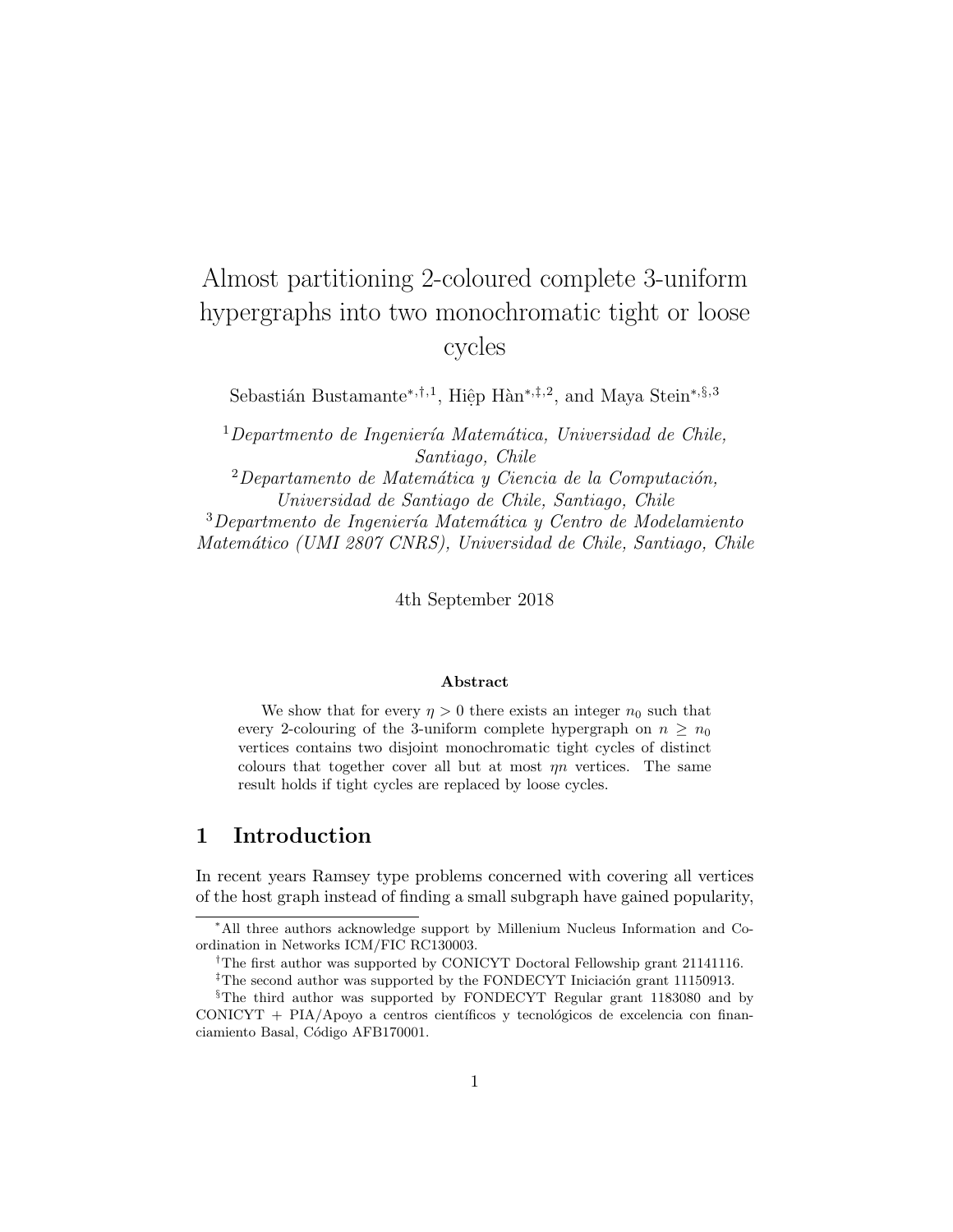both for graphs and hypergraphs. In particular, the problem of partitioning an edge-coloured complete (hyper-)graph into monochromatic cycles has received much attention. The recent surveys [\[5,](#page-12-0) [6\]](#page-12-1) are a good starting point for the vast literature on the subject.

Central to the area is an old conjecture of Lehel for graphs (see [\[2\]](#page-12-2)). It states that for every  $n$ , every 2-colouring of the edges of the complete graph  $K_n$  admits a covering of the vertices of  $K_n$  with at most two monochromatic vertex disjoint cycles of different colours. (For technical reasons a single vertex or an edge count as a cycle.) This was confirmed for large n in [\[13,](#page-13-0) [1\]](#page-12-3), and for all n by Bessy and Thomassé [\[3\]](#page-12-4). There is plenty of activity in determining the number of monochromatic cycles needed if  $K_n$ is coloured with more than two colours. It is known that this number is independent of n, but the best known lower and upper bounds,  $r + 1$  and  $100r \log r$ , respectively, leave a considerable gap [\[15,](#page-13-1) [7\]](#page-12-5).

For hypergraphs much less is known. The problem transforms in the obvious way to hypergraphs, considering  $r$ -edge-colourings of the  $k$ -uniform  $\mathcal{K}_n^{(k)}$  on *n* vertices. However, there are several notions of hypergraph cycles and referring to [\[5\]](#page-12-0) for other results, we concentrate here on loose and tight cycles (see the next section for their definitions).

For loose cycles the problem was studied in [\[8,](#page-12-6) [17\]](#page-13-2) and the best bound, due to Sárközy [\[17\]](#page-13-2), shows that at most  $50rk \log(rk)$  disjoint loose monochromatic cycles are sufficient for partitioning  $\mathcal{K}_n^{(k)}$ , a number that is independent of *n*. In general even for the case  $k = 3$  the problem is wide open. For example, it is unknown whether one can cover almost all vertices with two disjoint monochromatic loose cycles.

Concerning the more restrictive notion of tight cycles the situation is even worse and to our best knowledge nothing is known. Gyárfás [\[6\]](#page-12-1) conjectures that there is  $c = c(r, k)$  such that every r-coloured  $\mathcal{K}_n^{(k)}$  has a partition into at most  $c$  monochromatic tight cycles. This, however, is open even for the "easiest" case of 3-uniform hypergraphs and two colours. Our main result establishes an approximate version for this case.

<span id="page-1-0"></span>**Theorem 1.1.** For every  $\eta > 0$  there exists  $n_0$  such that if  $n \geq n_0$  then every 2-coloring of the edges of the complete 3-uniform hypergraph  $\mathcal{K}_n^{(3)}$  admits two vertex-disjoint monochromatic tight cycles of distinct colours, which cover all but at most ηn vertices.

Moreover, we can choose the parity of the length of each of the cycles.

We might be interested in choosing the parity of the cycles for the following reason. If  $\ell$  is even, then any 3-uniform tight cycle on  $\ell$  edges contains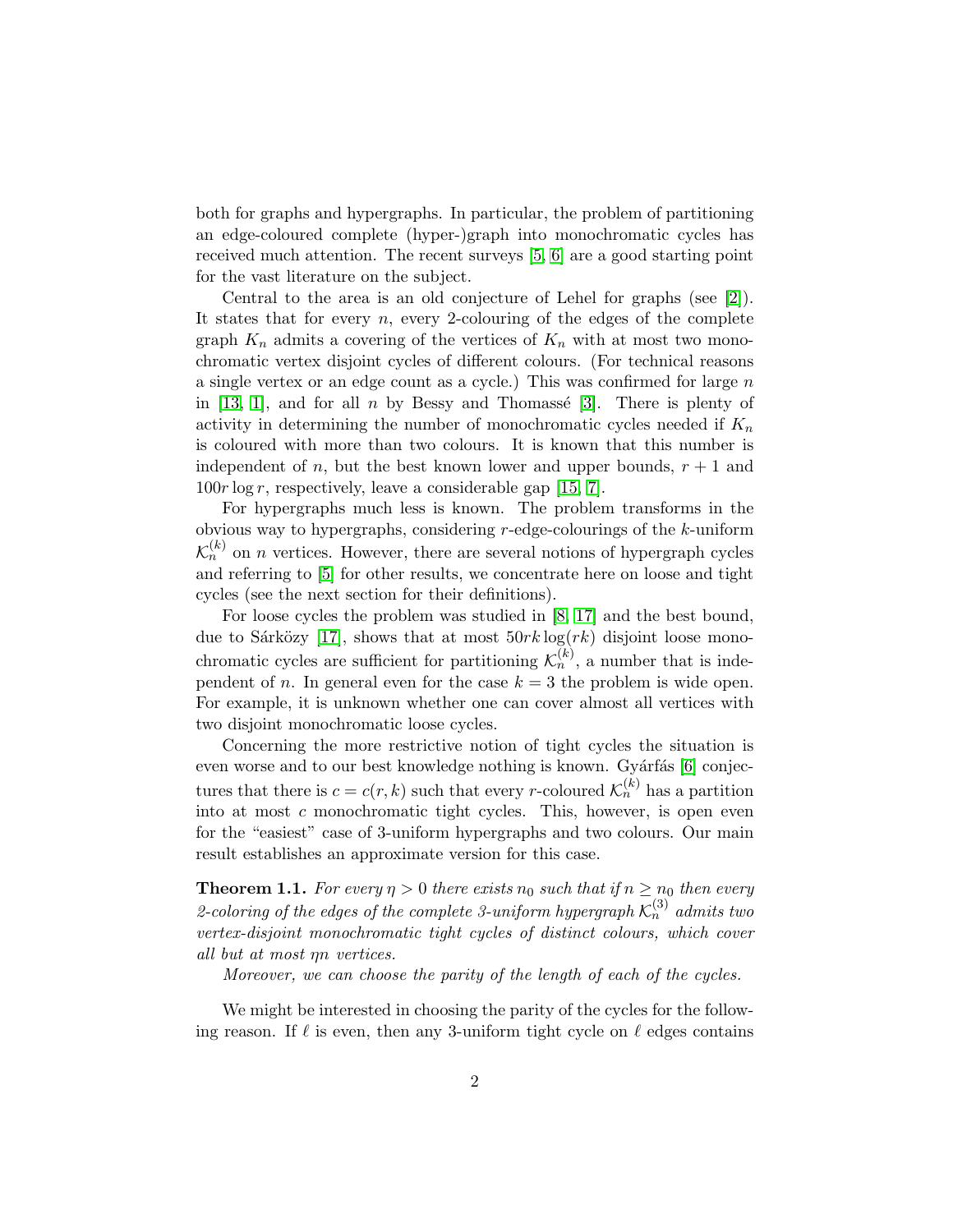a loose cycle. Hence, we can deduce that an analogue of Theorem [1.1](#page-1-0) holds for loose cycles.

**Corollary 1.2.** For every  $\eta > 0$  there exists  $n_0$  such that if  $n \geq n_0$  then every 2-colouring of the edges of the complete 3-uniform hypergraph  $\mathcal{K}_n^{(3)}$ admits two vertex-disjoint monochromatic loose cycles, of distinct colours, which cover all but at most ηn vertices.

We believe that the error term  $\eta n$  in Theorem [1.1](#page-1-0) can be improved and that every 2-colouring of the edges of  $\mathcal{K}_n^{(3)}$  admits two disjoint monochromatic tight cycles which cover all but at most a constant number  $c$  of vertices (for some  $c$  independent of  $n$ ).

The proof of Theorem [1.1](#page-1-0) is inspired by the work of Haxell et al. [\[10,](#page-12-7) [11\]](#page-12-8) and relies on an application of the hypergraph regularity lemma [\[4\]](#page-12-9). This reduces the problem at hand to that of finding, in any 2-colouring of the edges of an almost complete 3-uniform hypergraph, two disjoint monochromatic connected matchings which cover almost all vertices.

Here, as usual, a *matching* in a hypergraph  $\mathcal{H}$  is a set of pairwise disjoint edges. Such a matching  $M \subset \mathcal{H}$  is called *connected* if between every pair of edges  $e, f \in \mathcal{M}$  there is a *pseudo-path* in H connecting e and f, that is, a sequence  $(e_1, \ldots, e_p)$  of not necessarily distinct edges of H such that  $e = e_1, f = e_p$  and  $|e_i \cap e_{i+1}| = 2$  for each  $i \in [p-1]$ . While the pseudo-paths may use vertices outside  $V(M)$  we mean by vertices covered by M those in  $V(\mathcal{M})$  only. Moreover, two connected matchings are *disjoint* if the sets of covered vertices are. Finally, a connected matching  $\mathcal M$  is monochromatic if all edges in  $\mathcal M$  and all edges on the connecting paths have the same colour.

The main contribution of our paper is the following result, which might be of independent interest.

<span id="page-2-0"></span>**Theorem 1.3.** For all  $\gamma > 0$  there is a  $t_0$  such that the following holds. Given a 3-uniform hypergraph H with  $t > t_0$  vertices and at least  $(1 \gamma)$   $\binom{t}{3}$  $\stackrel{t}{\text{3}}$  edges. Then any 2-colouring of the edges of H admits two disjoint monochromatic connected matchings covering at least  $(1-290\gamma^{\frac{1}{6}})$ t vertices of  $H$ .

We prove Theorem [1.3](#page-2-0) in Section [2.](#page-3-0) In Section [3,](#page-7-0) we introduce the regularity lemma for hypergraphs and state an embedding result from [\[11\]](#page-12-8). The proof of Theorem [1.1](#page-1-0) will be given in Section [4.](#page-9-0)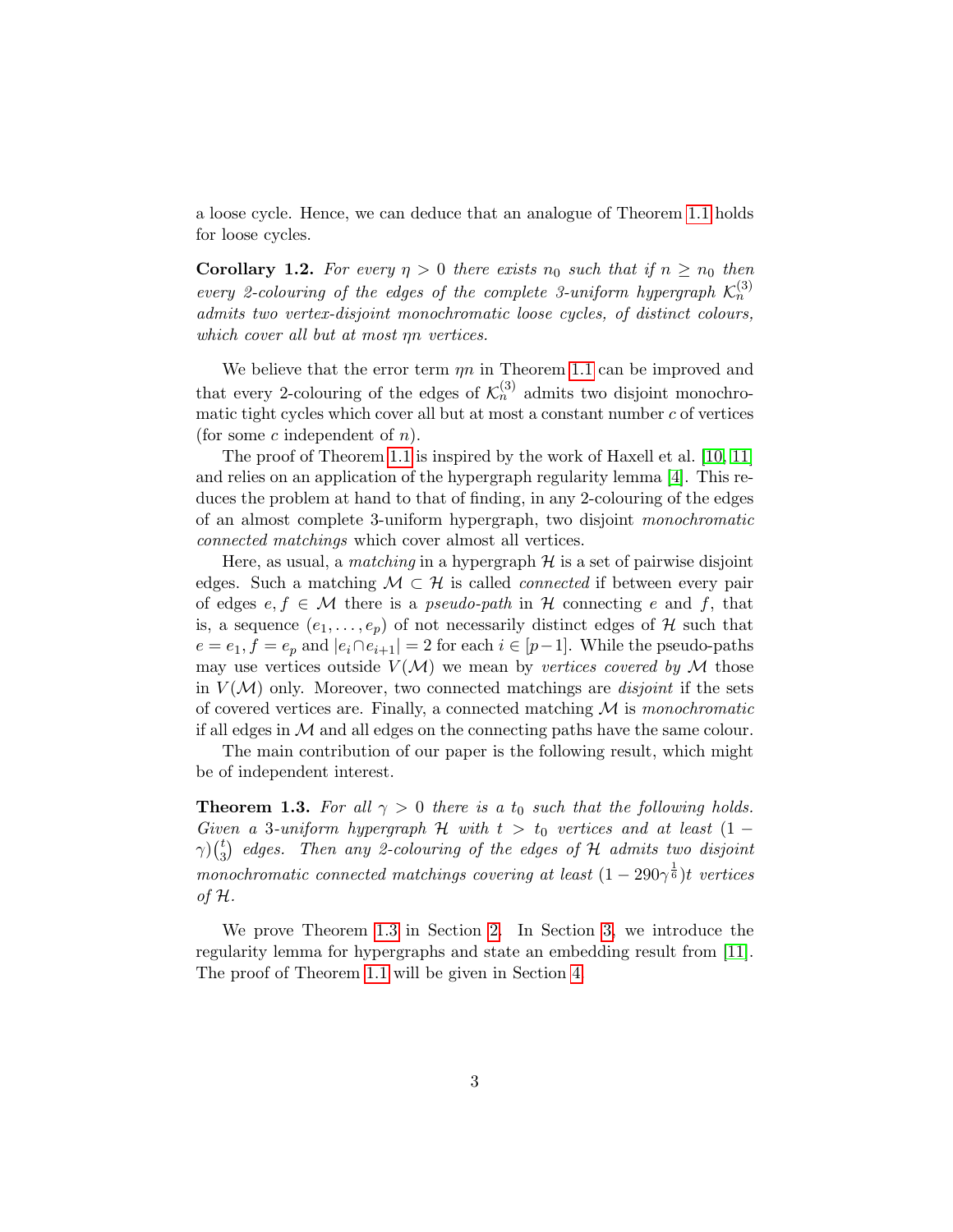#### <span id="page-3-0"></span>2 Monochromatic connected matchings

Before giving the proof of Theorem [1.3](#page-2-0) we introduce some notation and auxiliary results.

Let H denote a k-uniform hypergraph, that is, a pair  $\mathcal{H} = (V, E)$  with finite vertex set  $V = V(\mathcal{H})$  and edge set  $E = E(\mathcal{H}) \subset {V \choose k}$  $\binom{V}{k}$ , where  $\binom{V}{k}$  $_{k}^{\vee})$ denotes the set of all k-element sets of V. Often  $\mathcal H$  will be identified with its edges, that is,  $\mathcal{H} \subset \binom{V}{k}$  $\mathcal{L}_{k}^{V}$  and for an edge  $\{x_1, \ldots, x_k\} \in \mathcal{H}$  we often omit brackets and commas, thus, write  $x_1 \ldots x_k$  only. A k-uniform hypergraph C is called an  $\ell$ -cycle if there is a cyclic ordering of the vertices of C such that every edge consists of k consecutive vertices, every vertex is contained in an edge and two consecutive edges (where the ordering of the edges is inherited by the ordering of the vertices) intersect in exactly  $\ell$  vertices. For  $\ell = 1$  we call the cycle *loose* whereas the cycle is called *tight* if  $\ell = k - 1$ .

A tight path is a tight cycle from which one vertex and all incident edges are deleted. The length of a path, a pseudo-path or a cycle is the number of edges it contains. As above, two edges in  $\mathcal H$  are connected if there is a pseudo-path connecting them. Connectedness is an equivalence relation on the edge set of  $H$  and the equivalence classes are called *connected* components.

All hypergraphs  $H$  considered from now on are 3-uniform. We will need the following result concerning the existence of perfect matchings in 3-uniform hypergraphs with high minimum vertex degree.

<span id="page-3-1"></span>**Theorem 2.1** ([\[9\]](#page-12-10)). For all  $\eta > 0$  there is a  $n_0 = n_0(\eta)$  such that for all  $n > n_0, n \in 3\mathbb{Z}$ , the following holds. Suppose H is a 3-uniform hypergraph on n vertices such that every vertex is contained in at least  $(\frac{5}{9} + \eta)$   $\binom{n}{2}$  edges. Then  $H$  contains a perfect matching.

Denote by  $\partial H$  the *shadow* of H, that is, the set of all pairs xy for which there exists z such that  $xyz \in \mathcal{H}$ . For a vertex x in a hypergraph  $\mathcal{H}$ , let  $N_{\mathcal{H}}(x) = \{y : xy \in \partial \mathcal{H}\}.$  For two vertices  $x, y$ , let  $N_{\mathcal{H}}(x, y) = \{z : xyz \in \mathcal{H}\}.$ Note that if  $y \in N_{\mathcal{H}}(x)$  (equivalently,  $x \in N_{\mathcal{H}}(y)$ ) then  $N_{\mathcal{H}}(x, y) \neq \emptyset$ . We call all such pairs xy of vertices active.

<span id="page-3-2"></span>**Lemma 2.2** ([\[10\]](#page-12-7), Lemma 4.1). Let  $\gamma > 0$  and let H be a 3-uniform hypergraph on  $t_{\mathcal{H}}$  vertices and at least  $(1 - \gamma) {t_{\mathcal{H}} \choose 3}$  edges. Then  $\mathcal H$  contains a subhypergraph K on  $t_{\mathcal{K}} \geq (1 - 10\gamma^{1/6})t_{\mathcal{H}}$  vertices such that every vertex x of K is in an active pair of K and for all active pairs xy we have  $|N_{\mathcal{K}}(x,y)| \ge (1 - 10\gamma^{1/6})t_{\mathcal{K}}.$ 

We are now ready to prove Theorem [1.3.](#page-2-0)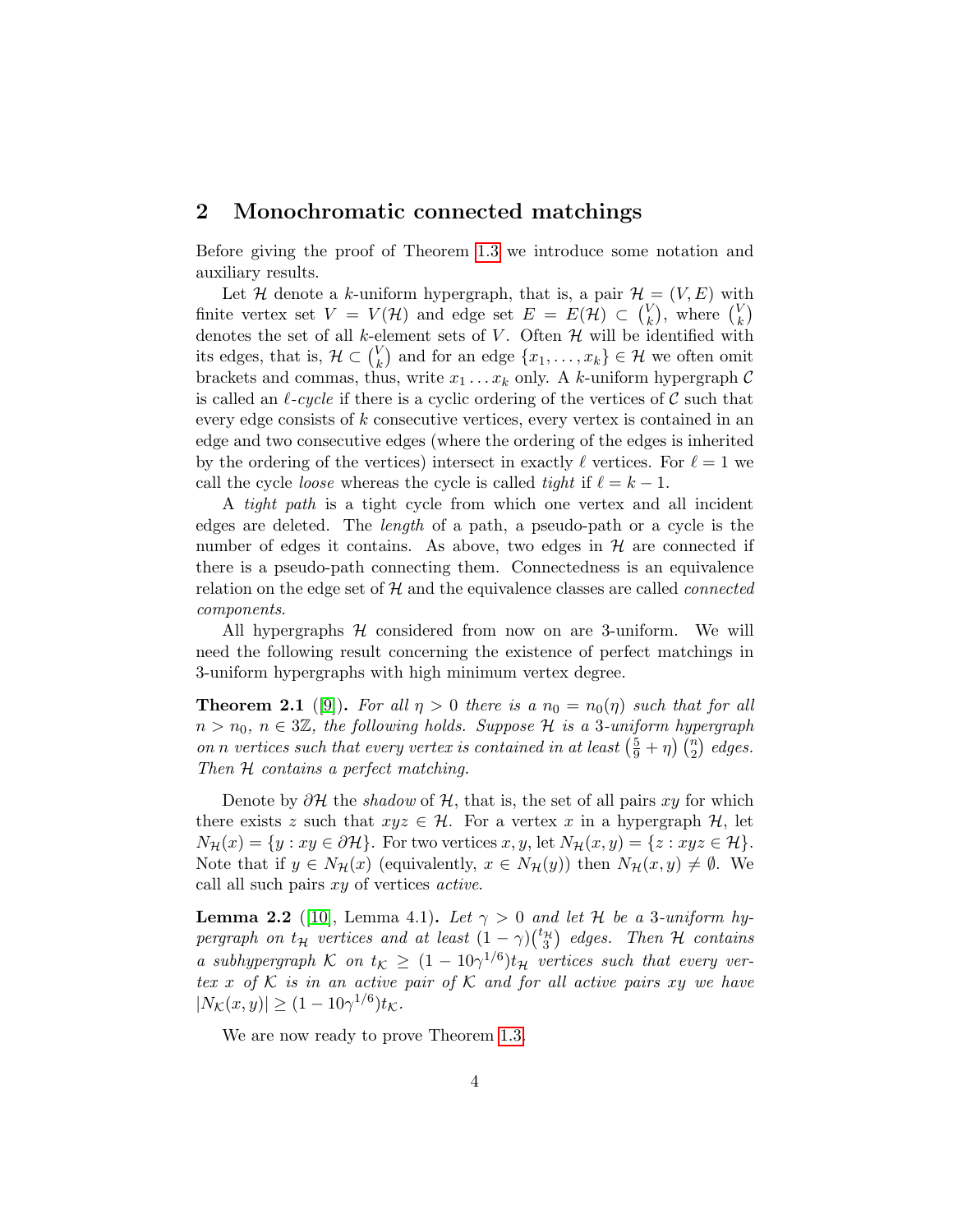*Proof of Theorem [1.3.](#page-2-0)* For given  $\gamma > 0$  let  $\delta = 10\gamma^{1/6}$  and apply The-orem [2.1](#page-3-1) with  $\eta = 5/36$  to obtain  $n_0$ . We choose  $t_0 = \max\left\{\frac{2}{\delta}, \frac{n_0}{27\delta}\right\}$ .

Suppose we are given a 2-coloured 3-uniform hypergraph  $\mathcal{H} = \mathcal{H}_{red} \cup$  $\mathcal{H}_{blue}$  on  $t_{\mathcal{H}} > t_0$  vertices and  $(1 - \gamma) {t_{\mathcal{H}} \choose 3}$  edges. Apply Lemma [2.2](#page-3-2) to  $\mathcal{H}$ with parameter  $\gamma$  to obtain K,  $t := t_{\mathcal{K}}$  with the properties stated in the lemma. Observe that at most  $\delta t_{\mathcal{H}}$  vertices of  $\mathcal{H}$  are not vertices of K. We wish to find two monochromatic connected matchings covering all but at most  $28\delta t \leq 28\delta t$ <sub>H</sub> vertices of K.

Since every vertex is in an active pair in  $K$ , we have

$$
|N_{\mathcal{K}}(x)| \ge (1 - \delta)t \quad \text{for all } x \in V(\mathcal{K}).\tag{1}
$$

Let  $\mathcal{K} = \mathcal{K}_{red} \cup \mathcal{K}_{blue}$  be the colouring of K inherited from  $\mathcal{H}$ . Then a monochromatic component C of K is a connected component of  $\mathcal{K}_{red}$  or  $\mathcal{K}_{blue}$ .

<span id="page-4-0"></span>**Observation 2.3** ([\[11\]](#page-12-8), Observation 8.2). For every vertex  $x \in V(\mathcal{K})$  there exists a monochromatic component  $\mathcal{C}_x$  such that  $|N_{\mathcal{C}_x}(x)| \geq (1 - \delta)t$ .

For each  $x \in V(\mathcal{K})$  choose one component  $\mathcal{C}_x$  as in Observation [2.3.](#page-4-0) Let  $R = \{x \in V(\mathcal{K}) : C_x \text{ is red}\}\$ and  $B = \{x \in V(\mathcal{K}) : C_x \text{ is blue}\}\$ , and note that these two sets partition  $V(K)$ .

**Observation 2.4** ([\[11\]](#page-12-8), Observation 8.4). If  $|R| \ge 6\delta t$  (or  $|B| \ge 6\delta t$ , respectively), then there is a red component  $\mathcal R$  (a blue component  $\mathcal B$ ) such that  $\mathcal{C}_x = \mathcal{R}$  ( $\mathcal{C}_x = \mathcal{B}$ ) for all but at most  $2\delta t$  vertices  $x \in R$  ( $x \in B$ ).

Set  $V_{\text{red}} := \{x \in R : C_x = \mathcal{R}\}\$ if  $|R| \geq 6\delta t$ , and set  $V_{\text{blue}} := \{x \in B :$  $C_x = \mathcal{B}$  if  $|B| \geq 6\delta t$ . Otherwise, define  $V_{\text{red}}$  (or  $V_{\text{blue}}$ , respectively) as the empty set. Our aim is to find two differently coloured disjoint connected matchings in K that together cover all but  $16\delta t \leq 28\delta t - 12\delta t$  vertices of  $V_{\text{red}} \cup V_{\text{blue}}.$ 

We start by choosing a connected matching of maximal size in  $\mathcal{R} \cup$ B. This matching decomposes into two disjoint monochromatic connected matchings,  $\mathcal{M}_{\text{red}} \subset \mathcal{R}$  and  $\mathcal{M}_{\text{blue}} \subset \mathcal{B}$ , which together cover as many vertices as possible. Let  $V'_{\text{red}} = V_{\text{red}} \setminus V(\mathcal{M}_{\text{red}} \cup \mathcal{M}_{\text{blue}})$  and  $V'_{\text{blue}} = V_{\text{blue}} \setminus V(\mathcal{M}_{\text{red}} \cup$  $\mathcal{M}_{blue}$ ). We may assume that  $V'_{red}$  or  $V'_{blue}$  has at least 12 $\delta t$  vertices, as otherwise we are done. By symmetry we may assume that

<span id="page-4-1"></span>
$$
|V'_{\text{red}}| \ge 8\delta t. \tag{2}
$$

Observe that there is no pair  $xy$  with  $x \in V'_{red}$  and  $y \in V'_{blue}$  such that  $xy \in \partial \mathcal{R} \cap \partial \mathcal{B}$ . Indeed, any such edge xy constitutes an active pair (by Lemma [2.2\)](#page-3-2) and as  $|V'_{\text{red}}| > \delta t + 2$ , there must be a vertex  $z \in V'_{\text{red}}$  such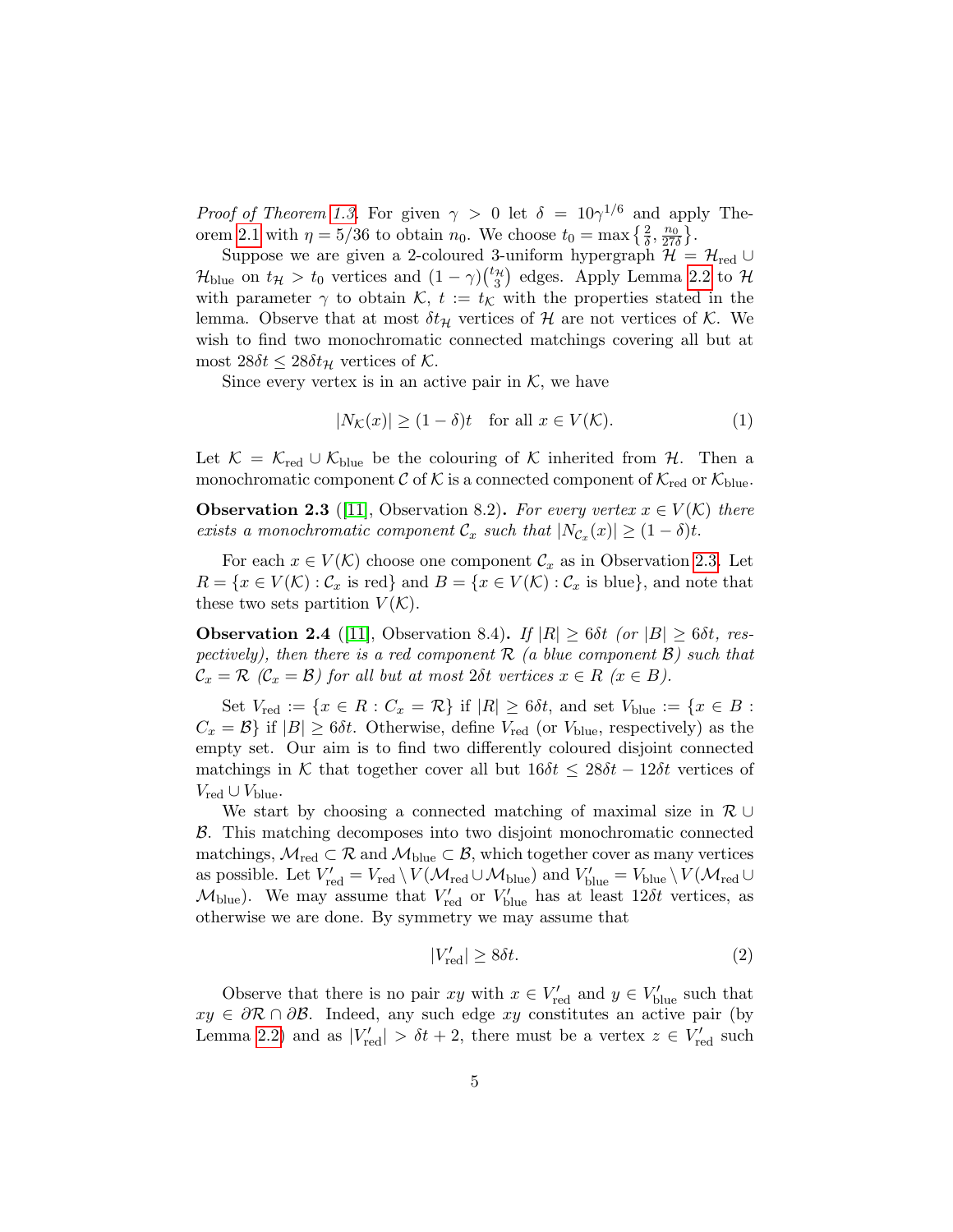that  $xyz$  is an edge of K. This contradicts the maximality of the matching  $\mathcal{M}_{\text{red}} \cup \mathcal{M}_{\text{blue}}.$ 

Next, we claim that

<span id="page-5-0"></span>
$$
|V'_{\text{blue}}| \le 2\delta t. \tag{3}
$$

Assume otherwise. Then, Observation [2.3](#page-4-0) and the choice of the set  $V_{\text{red}}$ implies that the number of edges between  $V'_{\text{red}}$  and  $V'_{\text{blue}}$  that belong to  $\partial \mathcal{R}$ is at least

$$
|V'_{\text{red}}| \cdot (|V'_{\text{blue}}| - \delta t) > \frac{1}{2}|V'_{\text{red}}| \cdot |V'_{\text{blue}}|.
$$

Similarly, there are at least  $|V'_{blue}| \cdot (|V'_{red}| - \delta t) > \frac{1}{2}$  $\frac{1}{2}|V'_{\text{red}}|\cdot|V'_{\text{blue}}|$  edges between  $V'_{\text{red}}$  and  $V'_{\text{blue}}$  that belong to  $\partial \mathcal{B}$ . As there is no edge xy with  $x \in V'_{\text{red}}$  and  $y \in V'_{\text{blue}}$  such that  $xy \in \partial \mathcal{R} \cap \partial \mathcal{B}$ , we have more than  $|V'_{\text{red}}| \cdot |V'_{\text{blue}}|$  edges from  $V'_{\text{red}}$  to  $V'_{\text{blue}}$ . This yields a contradiction and [\(3\)](#page-5-0) follows.

Because of the maximality of  $\mathcal{M}_{\text{red}} \cup \mathcal{M}_{\text{blue}}$ , each edge having all its vertices in  $V'_{\text{red}}$  is blue. Fix one such edge  $xyz$ , which exists because of [\(2\)](#page-4-1). Obtain  $V''_{\text{red}}$  from  $V'_{\text{red}}$  by deleting the at most  $\delta t$  vertices w with  $wx \notin \partial \mathcal{R}$ . Consider any edge  $x'y'z'$  with  $x', y', z' \in V''_{\text{red}}$ , which also exists because of [\(2\)](#page-4-1). As the pairs xy, xx', x'y' are all active, and  $|V''_{\text{red}}| > 3\delta t$ , there is a vertex  $v \in V''_{\text{red}}$  that forms an edge with each of the three pairs, thus giving a pseudo-path in  $\mathcal{K}[V''_{\text{red}}]$  from  $xyz$  to  $x'y'z'$ . Denote by  $\mathcal{B}''$  the blue component of  $\mathcal{K}[V''_{\text{red}}]$  that contains  $xyz$ , and let  $\mathcal{B}'$  be obtained from  $\mathcal{B}''$ by deleting at most two vertices and all incident edges, so that  $|V[\mathcal{B}']|$  is a multiple of three. Then, by [\(2\)](#page-4-1), we have

<span id="page-5-1"></span>
$$
|V[\mathcal{B}']| \ge |V'_{\text{red}}| - \delta t - 2 \ge 6\delta t. \tag{4}
$$

Let  $x \in V[\mathcal{B}']$  be given. At least  $|V[\mathcal{B}']| - \delta t$  vertices  $y \in V[\mathcal{B}']$  are such that  $xy \in \partial \mathcal{R}$ , and, for each such y there are at least  $|V[\mathcal{B}']| - \delta t$  vertices  $z \in V[\mathcal{B}']$  such that  $xyz \in \mathcal{B}'$ . So, the total number of hyperedges of  $\mathcal{B}'$  that contain  $x$  is at least

$$
\frac{1}{2}(|V[\mathcal{B}']| - \delta t)^2 \ \geq \ \frac{25}{36} {|V[\mathcal{B}']| \choose 2}.
$$

Thus, Theorem [2.1](#page-3-1) with  $\eta = \frac{5}{36}$  yields a perfect matching  $\mathcal{M}'_{blue}$  of  $\mathcal{B}'$ .

At this point, we have three disjoint monochromatic connected matchings, one in red  $(\mathcal{M}_{red} \subset \mathcal{R})$  and two in blue  $(\mathcal{M}_{blue} \subset \mathcal{B}$  and  $\mathcal{M}'_{blue} \subset \mathcal{B}'$ ). Together, these matchings cover all but at most  $3\delta t + 2$  vertices of  $V_{\text{red}} \cup V_{\text{blue}}$  $(by (3) and by (4)).$  $(by (3) and by (4)).$  $(by (3) and by (4)).$  $(by (3) and by (4)).$  $(by (3) and by (4)).$ 

Our aim is now to dissolve the blue matching  $\mathcal{M}_{blue}$ , and cover its vertices by new red edges, leaving at most  $6\delta t$  vertices uncovered. In order to do so, let us first understand where the edges of  $\mathcal{M}_{blue}$  lie.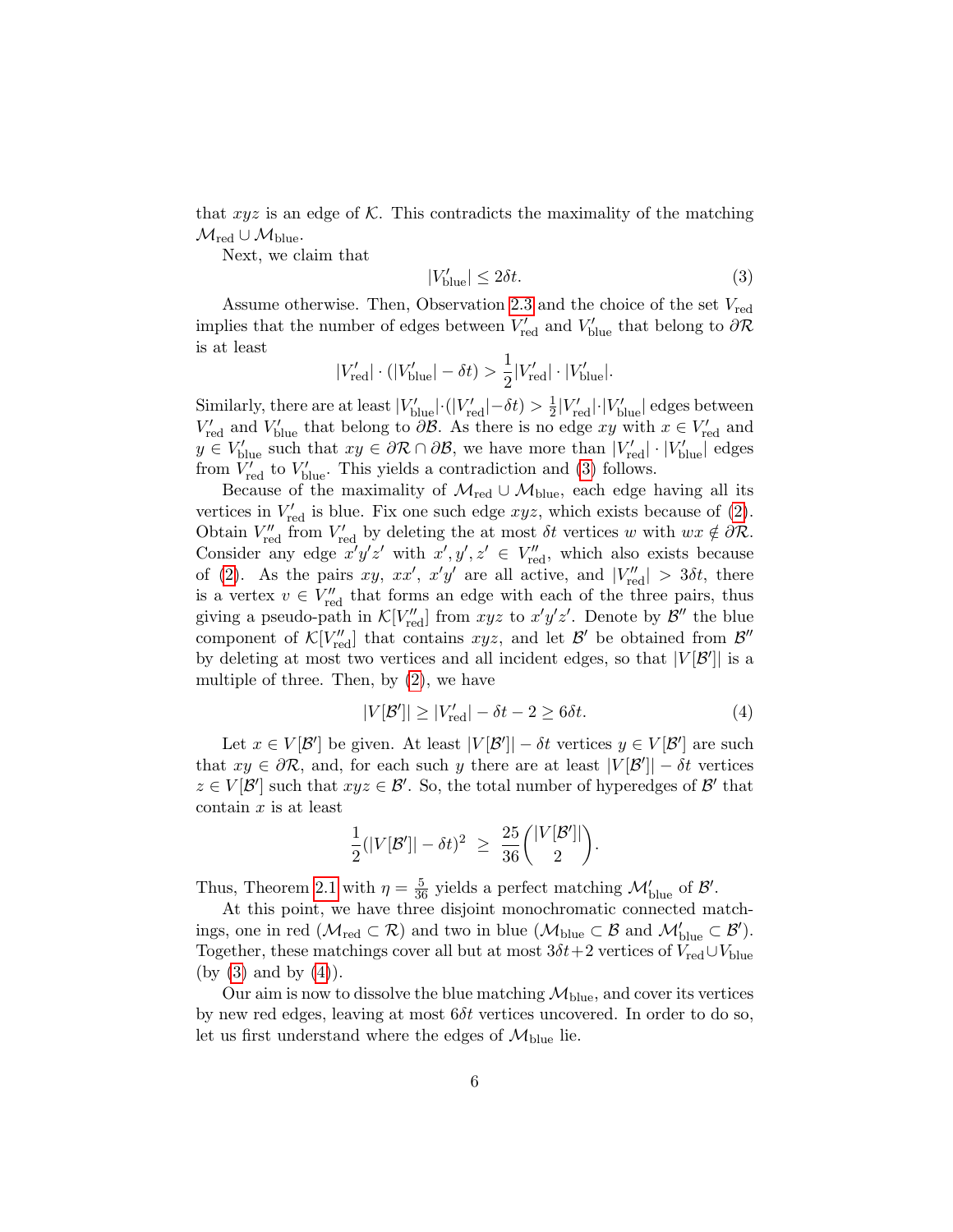An edge in  $K$  is called *good* if there is one pair of its vertices contained in  $\partial \mathcal{R}$  and another contained in  $\partial \mathcal{B}$ . Notice that every good red edge is contained in  $R$  and every good blue edge is contained in  $B$ .

First, we claim that for every edge  $uvw \in M_{blue}$ ,

<span id="page-6-0"></span>
$$
|\{u, v, w\} \cap V_{\text{blue}}| \le 1. \tag{5}
$$

Indeed, otherwise there is an edge  $uvw \in \mathcal{M}_{blue}$  with  $u, v \in V_{blue}$ . By the definition of B, and by [\(2\)](#page-4-1), there is an active edge  $ua \in \partial \mathcal{B}$  with  $a \in V'_{\text{red}}$ . As ua is an active pair, as a has very large degree in  $\partial \mathcal{R}$ , and by [\(2\)](#page-4-1), there is an edge  $uab \in \mathcal{K}$  with  $b \in V'_{\text{red}}$  such that  $ab \in \partial \mathcal{R}$ . Hence  $uab$  is a good edge. Similarly, there is a good edge vcd, with  $c, d \in V'_{\text{red}} \setminus \{a, b\}$ . Remove the edge uvw from  $\mathcal{M}_{blue}$  and add edges uab and vcd to either  $\mathcal{M}_{red}$  or  $\mathcal{M}_{blue}$ , according to their colour. The resulting matching covers more vertices than the matching  $M_A \cup \mathcal{M}_{blue}$ , a contradiction. This proves [\(5\)](#page-6-0).

Next, we claim that there is no edge  $uvw \in \mathcal{M}_{blue}$  with

<span id="page-6-1"></span>
$$
|\{u, v, w\} \cap V_{\text{blue}}| = 1. \tag{6}
$$

Assume otherwise. Then there is an edge  $uvw \in M_{blue}$  with  $u \in V_{blue}$  and  $v, w \in V_{\text{red}}$ . As in the proof of [\(5\)](#page-6-0), we can cover u with a good edge uab such that  $a, b \in V'_{\text{red}}$ . Moreover, since vw is an active pair, and v has very large degree in  $\partial \mathcal{R}$ , there is an edge vwc with  $c \in V'_{\text{red}} \setminus \{a, b\}$  and  $cv \in \partial R$ . Since  $vw \in \partial \mathcal{B}$ , the edge vwc is good. So we can remove uvw from  $\mathcal{M}_{blue}$ and add edges uab and vwc to  $\mathcal{M}_{\text{red}} \cup \mathcal{M}_{\text{blue}}$ , thus covering three additional vertices. This gives the desired contradiction to the choice of  $\mathcal{M}_{red} \cup \mathcal{M}_{blue}$ , and proves [\(6\)](#page-6-1).

Putting [\(5\)](#page-6-0) and [\(6\)](#page-6-1) together, we know that for every edge  $uvw \in M_{blue}$ we have  $u, v, w \in V_{\text{red}}$ . We can assume that  $\mathcal{M}_{\text{blue}}$  contains at least two hyperedges, as otherwise we can just forget about  $\mathcal{M}_{blue}$  and we are done. Consider any two edges  $u_1v_1w_1, u_2v_2w_2 \in \mathcal{M}_{blue}$ . As before, there are vertices  $a, b \in V'_{\text{red}}$  such that edges  $v_1w_1a, v_2w_2b$  are good. Now, if there is a red edge  $u_1u_2c$  with  $c \in V'_{\text{red}}$  and  $u_1c \in \partial \mathcal{R}$  then we can remove edges  $u_1v_1w_1, u_2v_2w_2$ and add the red edge  $u_1u_2c$  to  $\mathcal{M}_{red}$  and edges  $v_1w_1a, v_2w_2b$  to  $\mathcal{M}_{red}\cup \mathcal{M}_{blue}$ , according to their colour, contradicting the choice of  $\mathcal{M}_{red} \cup \mathcal{M}_{blue}$ . Therefore, for any choice of  $u_1v_1w_1, u_2v_2w_2 \in \mathcal{M}_{blue}$ , we have that

<span id="page-6-2"></span>all edges 
$$
u_1 u_2 c
$$
 with  $c \in V'_{\text{red}}$  and  $u_1 c \in \partial \mathcal{R}$  are blue. (7)

Moreover, if there is a blue edge  $u_1u_2x$  with  $x \in \{v_1, w_1, v_2, w_2\}$  then  $u_1u_2$  is an active pair. In that case, we can argue as before that an edge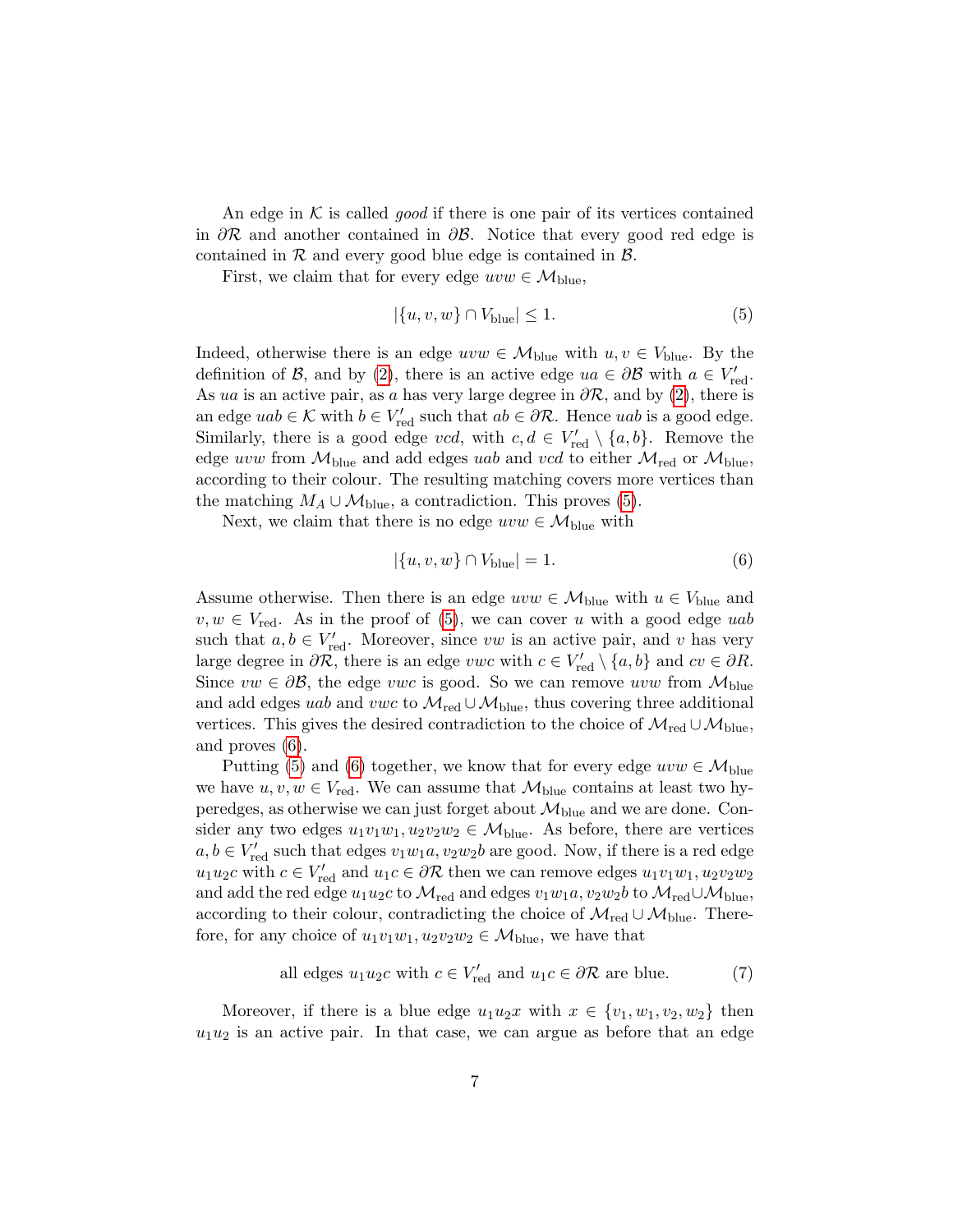$u_1u_2c$  with  $c \in V'_{\text{red}}$  and  $u_1c \in \partial \mathcal{R}$  exists, and by [\(7\)](#page-6-2), this edge is blue. The existence of the blue edge  $u_1u_2x$  implies that we can link  $u_1u_2c$  to  $\mathcal{M}_{blue}$ with a blue tight path. Thus, removing  $u_1v_1w_1$  and  $u_2v_2w_2$  from  $\mathcal{M}_{blue}$  and adding  $v_1w_1a, v_2w_2b, u_1u_2c$  to  $\mathcal{M}_{\text{red}} \cup \mathcal{M}_{\text{blue}}$  (where a, b are as above), we obtain a contradiction to the choice of  $\mathcal{M}_{red} \cup \mathcal{M}_{blue}$ . So, for any choice of  $u_1v_1w_1, u_2v_2w_2 \in \mathcal{M}_{blue}$ , we have that

<span id="page-7-1"></span>all edges 
$$
u_1 u_2 x
$$
 with  $x \in \{v_1, w_1, v_2, w_2\}$  are red. (8)

We can now dissolve the edges of  $\mathcal{M}_{blue}$ . For this, separate each hyperedge uvw in  $\mathcal{M}_{blue}$  into an edge uv and a single vertex w. Let X be the set of all edges  $uv$ , and let Y be the set of all vertices  $w$  obtained in this way. Note that every  $uv \in X$  is an active pair in K, and therefore forms a hyperedge uvw' with all but at most  $\delta t$  of the vertices  $w' \in Y$ . Moreover, all but at most  $\delta t$  of these hyperedges uvw' are such that  $uw' \in \partial \mathcal{R}$ , because of the large degree u has in  $\partial \mathcal{R}$ . Now we can greedily match all but at most 2δt edges uv in X with vertices w' in Y such that for every match uvw' we have that  $uvw'$  is an edge of K and  $uw \in \partial \mathcal{R}$ .

In  $K$ , this corresponds to a matching  $\mathcal{M}'_{\text{red}}$  covering all but at most  $6\delta t$ vertices of  $V(\mathcal{M}_{blue})$ . By [\(8\)](#page-7-1), all hyperedges of  $\mathcal{M}_{red}'$  are red. Furthermore, since we ensured that every hyperedge in  $\mathcal{M}'_{\text{red}}$  contains a pair  $uw'$  that forms an edge of  $\partial \mathcal{R}$ , we know that  $\mathcal{M}_{\text{red}}$  and  $\mathcal{M}'_{\text{red}}$  belong to the same red component of  $K$ . In other words,  $\mathcal{M}_{red} \cup \mathcal{M}_{red}'$  and  $\mathcal{M}_{blue}'$  are the two monochromatic connected matchings we wished to find.  $\Box$ 

### <span id="page-7-0"></span>3 Hypergraph regularity

In this section we introduce the regularity lemma for 3-uniform hypergraphs and state an embedding result from [\[11\]](#page-12-8).

**Graph regularity.** Let G be a graph and let  $X, Y \subseteq V(G)$  be disjoint. The density of  $(X, Y)$  is  $d_G(X, Y) = \frac{e_G(X, Y)}{|X||Y|}$  where  $e_G(X, Y)$  denotes the number of edges of  $G$  between  $X$  and  $Y$ .

The bipartite graph G on the partition classes X and Y is called  $(d, \varepsilon)$ . regular, if  $|d_G(X', Y') - d| < \varepsilon$  holds for all  $X' \subseteq X$  and  $Y' \subseteq Y$  of size  $|X'| > \varepsilon |X|$  and  $|Y'| > \varepsilon |Y|$ . If  $d = d_G(X, Y)$  we say that G is  $\varepsilon$ -regular.

**Hypergraph regularity.** Let  $\mathcal{H}$  be a 3-uniform hypergraph. Let  $P =$  $P^{12} \cup P^{13} \cup P^{23}$  with  $V(P) \subset V(H)$  be a tripartite graph which we also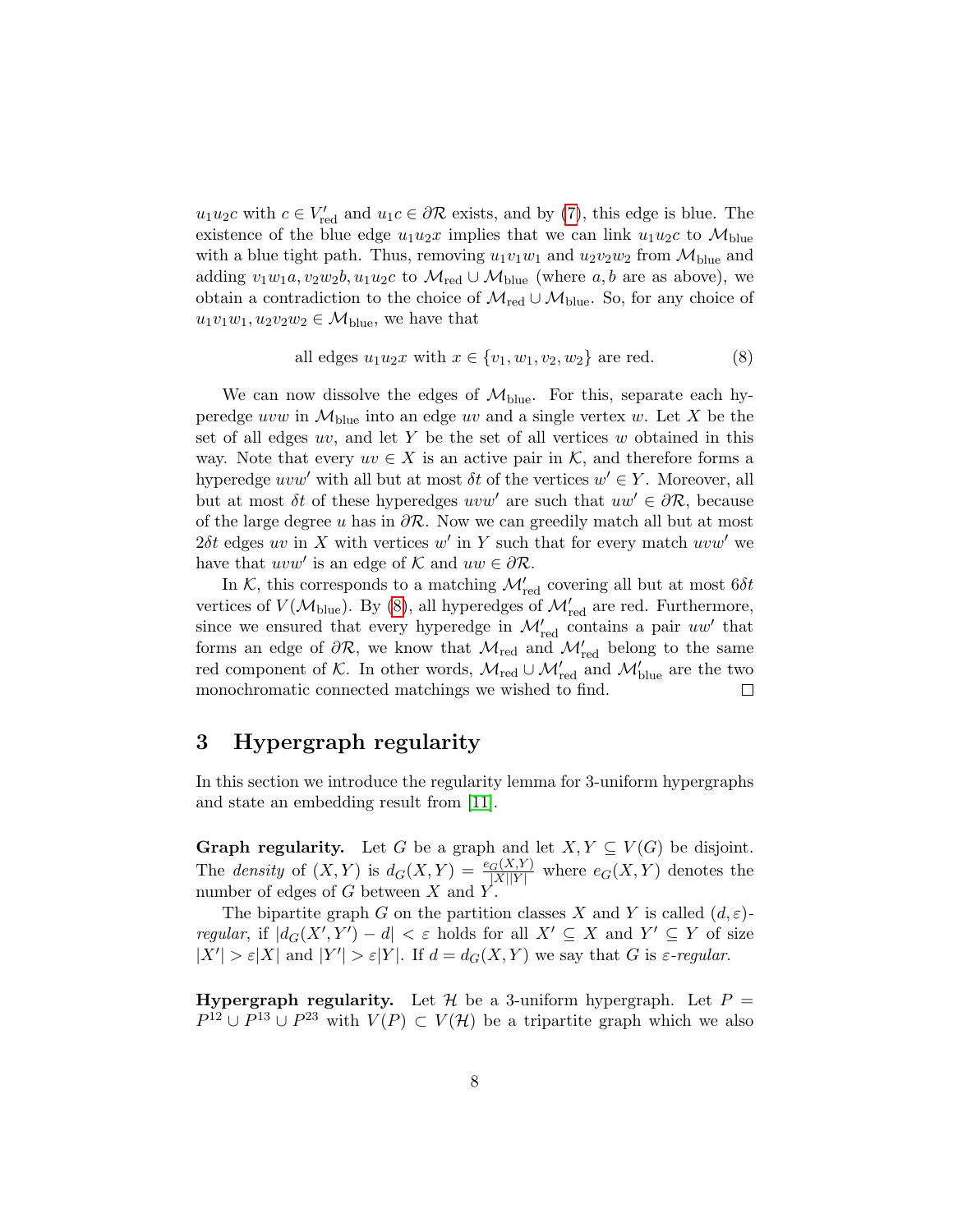refer to as *triad*. By  $\mathcal{T}(P)$  denote the 3-uniform hypergraph on  $V(P)$  whose edges are the triangles of P. The *density of*  $H$  with respect to P is

$$
d_{\mathcal{H}}(P) = \frac{|\mathcal{H} \cap \mathcal{T}(P)|}{|\mathcal{T}(P)|}
$$

.

Similarly, for a tuple  $\vec{Q} = (Q_1, \ldots, Q_r)$  of subgraphs of P, we define the density of H with respect to  $\vec{Q}$  as

$$
d_{\mathcal{H}}(\vec{\mathcal{Q}}) = \frac{|\mathcal{H} \cap \bigcup_{i \in [r]} \mathcal{T}(Q_i)|}{|\bigcup_{i \in [r]} \mathcal{T}(Q_i)|}.
$$

Let  $\alpha, \delta > 0$  and let  $r > 0$  be an integer. We say that H is  $(\alpha, \delta, r)$ -regular with respect to P if, for every r-tuple  $\mathcal{Q} = (Q_1, \ldots, Q_r)$  of subgraphs of P satisfying  $|\bigcup_{i\in[r]} \mathcal{T}(Q_i)| > \delta |\mathcal{T}(P)|$ , we have  $|d_{\mathcal{H}}(\vec{\mathcal{Q}}) - \alpha| < \delta$ . If  $\alpha = d_{\mathcal{H}}(P)$ we say that  $\mathcal{H}$  is  $(\delta, r)$ -regular with respect to P, and in the same situation, we say P is  $(\delta, r)$ -regular (with respect to H).

If in addition the bipartite graphs  $P^{12}$ ,  $P^{13}$ ,  $P^{23}$  of an  $(\alpha, \delta, r)$ -regular  $P = P^{12} \cup P^{13} \cup P^{23}$  are  $(1/\ell, \varepsilon)$ -regular then we say that the pair  $(\mathcal{H}, P)$  is an  $(\alpha, \delta, \ell, r, \varepsilon)$ -regular complex.

Finally, a partition of V into  $V_0 \cup V_1 \cup \cdots \cup V_t$  is called an *equipartition* if  $|V_0| < t$  and  $|V_1| = V_2| = \cdots = |V_t|$ .

We state the regularity lemma for 3-uniform hypergraphs [\[4\]](#page-12-9) as presented in [\[14\]](#page-13-3).

<span id="page-8-0"></span>Theorem 3.1 (Regularity Lemma for 3-uniform Hypergraphs). For all  $\delta, t_0 > 0$ , all integer-valued functions  $r = r(t, \ell)$ , and all decreasing sequences  $\varepsilon(\ell) > 0$  there exist constants  $T_0, L_0$  and  $N_0$  such that every 3-uniform hypergraph  $H$  with at least  $N_0$  vertices admits a vertex equipartition

 $V(\mathcal{H}) = V_0 \cup V_1 \cup \cdots \cup V_t \qquad with \ t_0 \leq t < T_0,$ 

and, for each pair i, j,  $1 \leq i < j \leq t$ , an edge partition of the complete bipartite graph

$$
K(V_i, V_j) = \bigcup_{k \in [\ell]} P_k^{ij} \qquad \text{with } 1 \le \ell < L_0
$$

such that

- 1. all graphs  $P_k^{ij}$  $\kappa^{ij}$  are  $(1/\ell, \varepsilon(\ell))$ -regular.
- 2. H is  $(\delta, r)$ -regular with respect to all but at most  $\delta \ell^3 t^3$  tripartite graphs  $P_a^{hi} \cup P_b^{hj} \cup P_c^{ij}$ .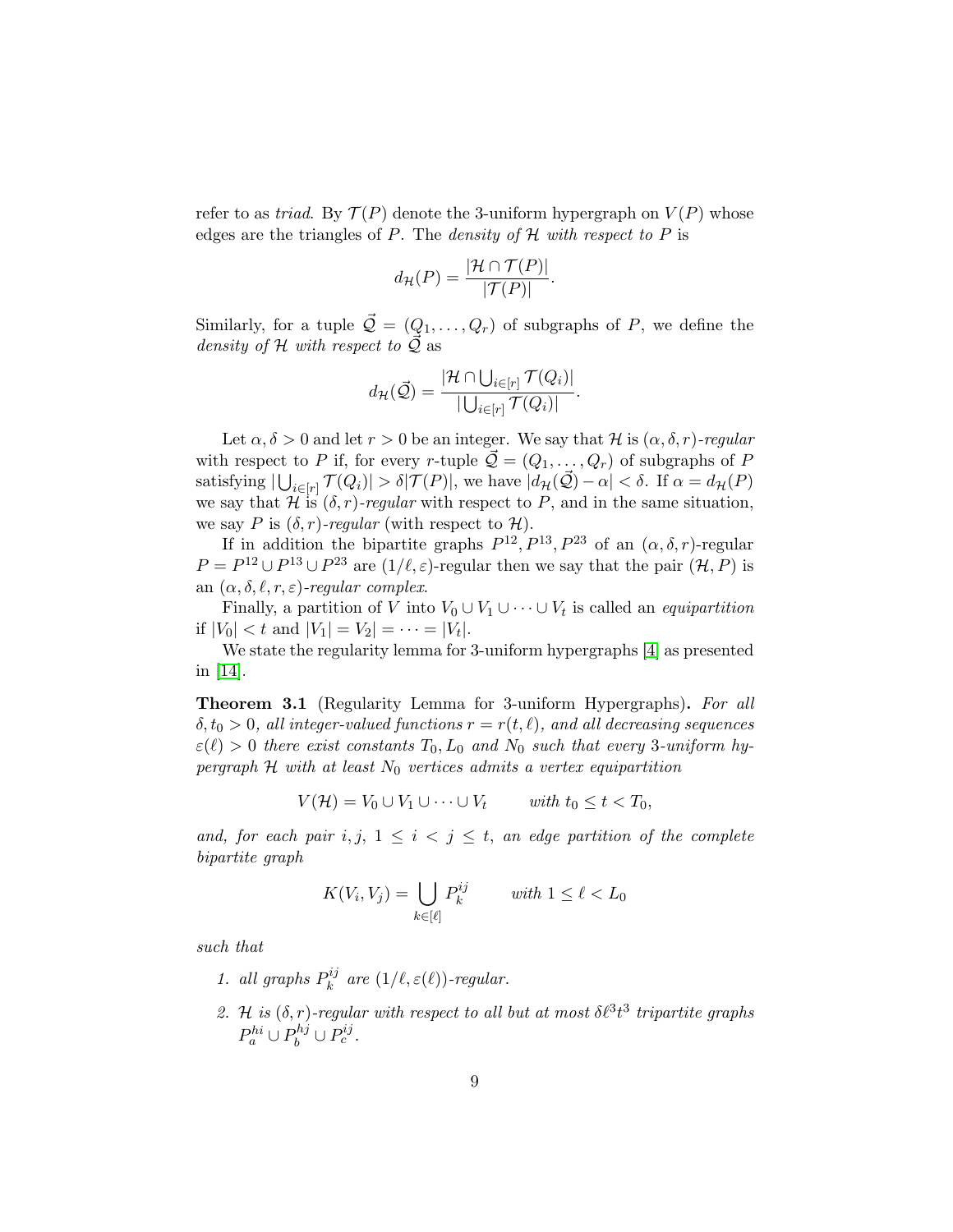Note that the same partitions satisfy the conclusions of Theorem [3.1](#page-8-0) for the complement of  $\mathcal H$  as well. Further, as noted in [\[11\]](#page-12-8) by choosing a random index  $k_{ij} \in [\ell]$  for each pair  $(V_i, V_j)$  Markov's inequality yields that with positive probability there are less than  $2\delta t^3$  chosen triads which fail to be  $(\delta, r)$ -regular. Hence one obtains the following.

<span id="page-9-2"></span>**Observation 3.2.** In the partition produced by Theorem [3.1](#page-8-0) there is a family  $P$  of bipartite graphs  $P^{ij} = P_k^{ij}$  $\mathcal{E}_{k_{ij}}^{i,j}$  with vertex classes  $V_i, V_j,$  where  $1 \leq i < j \leq j$ t, such that H is  $(\delta, r)$ -regular with respect to all but at most  $2\delta t^3$  tripartite  $graphs P^{hi} \cup P^{hj} \cup P^{ij}.$ 

We end this section with a result from [\[16\]](#page-13-4) and [\[11\]](#page-12-8) which allows embedding tight paths in regular complexes. In the following, an S-avoiding tight path is one which does not contain any vertex from S. (Note that although Lemma 4.6 from [\[11\]](#page-12-8) is stated slightly differently, its proof actually yields the version below.)

<span id="page-9-1"></span>**Lemma 3.3** ([\[11\]](#page-12-8), Lemma 4.6). For each  $\alpha \in (0,1)$  there exist  $\delta_1 > 0$  and sequences  $r(\ell), \varepsilon(\ell),$  and  $n_1(\ell),$  for  $\ell \in \mathbb{N}$ , with the following property. For each  $\ell \in \mathbb{N}$ , and each  $\delta \leq \delta_1$ , if  $(\mathcal{H}, P)$  is a  $(d_{\mathcal{H}}(P), \delta, \ell, r(\ell), \varepsilon(\ell))$ complex with  $d_{\mathcal{H}}(P) \geq \alpha$  and all of the three vertex classes of P have the complex with  $a_{\mathcal{H}}(P) \geq \alpha$  and all of the three vertex classes of P have the same size  $n > n_1(\ell)$ , then there is a subgraph  $P_0$  on at most  $27\sqrt{\delta}n^2/\ell$  edges of P such that, for all ordered pairs of disjoint edges  $(e, f) \in (P \backslash P_0) \times (P \backslash P_0)$ there is  $m = m(e, f) \in [3]$  such that the following holds. For every  $S \subseteq$  $V(\mathcal{H}) \setminus (e \cup f)$  with  $|S| < n/(\log n)^2$ , and for each  $\ell$  with  $3 \leq \ell \leq (1-2\delta^{\frac{1}{4}})n$ , there is an S-avoiding tight path from e to f of length  $3\ell + m$  in  $\mathcal{H}$ .

### <span id="page-9-0"></span>4 Proof of Theorem [1.1](#page-1-0)

We follow a procedure suggested by Luczak in [\[12\]](#page-13-5) for graphs and used for tight cycles in 3-uniform hypergraphs in [\[11\]](#page-12-8).

*Proof of Theorem [1.1.](#page-1-0)* For given  $\eta > 0$  we apply Lemma [1.3](#page-2-0) with  $\gamma =$  $(\eta/580)^6$  to obtain  $t_0$ . With foresight apply Lemma [3.3](#page-9-1) with  $\alpha = 1/2$  to obtain  $\delta_1$ , and sequences  $r(\ell), \varepsilon(\ell)$ , and  $n_1(\ell)$ . Finally, apply Theorem [3.1](#page-8-0) with  $t_0$ ,  $r(t, \ell) = r(\ell), \varepsilon(\ell), n_1(\ell)$  and  $\delta = \min{\delta_1/2, \gamma/58, (\eta/16)^4}$  to obtain constants  $T_0$ ,  $L_0$  and  $N_0$ .

Given a 2-colouring  $\mathcal{K}_n = \mathcal{H}_{\text{red}} \cup \mathcal{H}_{\text{blue}}$  of the 3-uniform complete hypergraph  $\mathcal{K}_n$  on  $n > N_0$  vertices. Apply Theorem [3.1](#page-8-0) with the chosen constants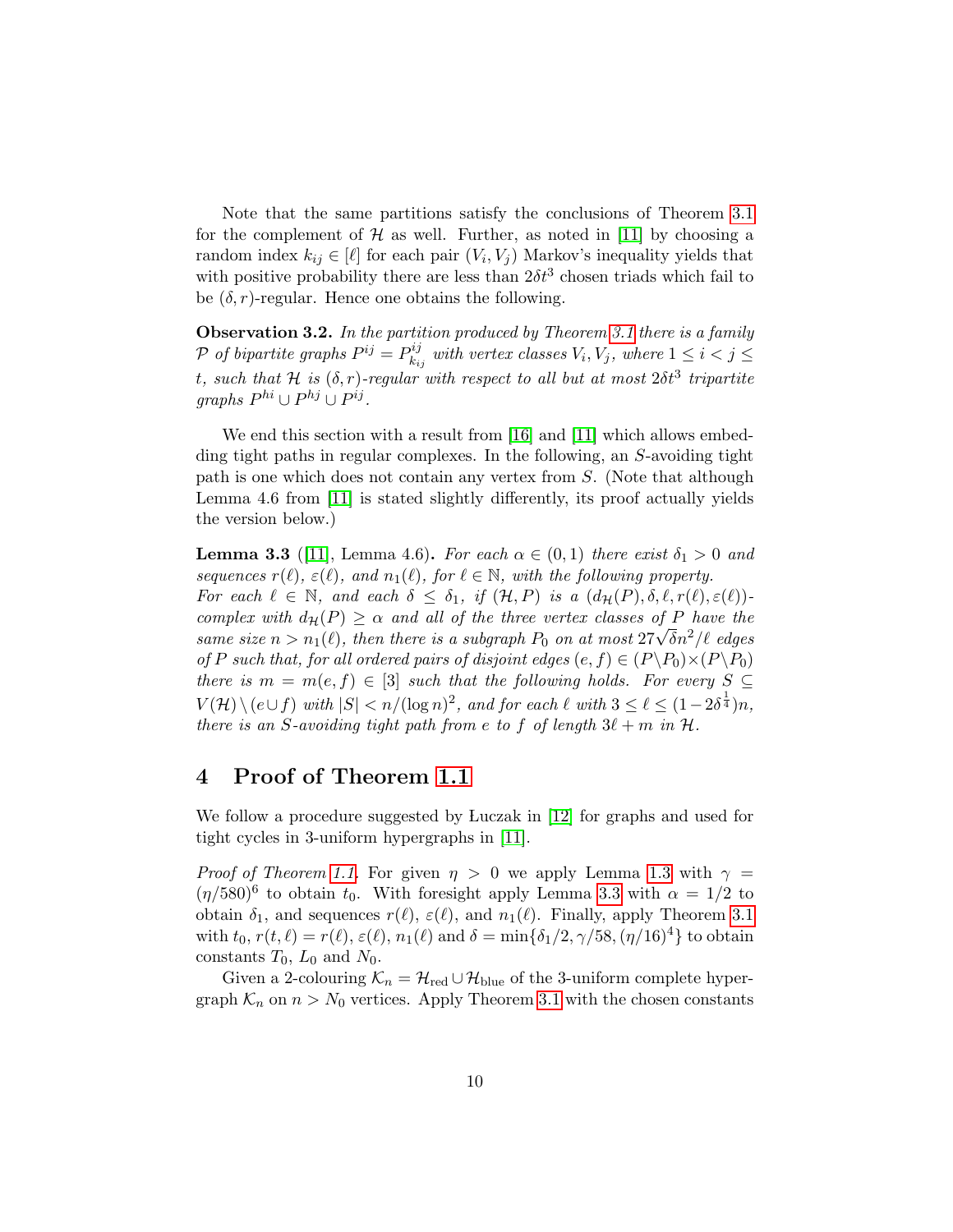to  $\mathcal{H}_{\text{red}}$  to obtain partitions

$$
V(\mathcal{K}_n) = V_0 \cup V_1 \cup \dots \cup V_t \quad \text{and} \quad K(V_i, V_j) = \bigcup_{k \in [\ell]} P_k^{ij}, 1 \le i < j \le t
$$

with  $t_0 \leq t < T_0$ , and  $\ell < L_0$  which satisfy the properties detailed in Theorem [3.1.](#page-8-0) The partitions satisfy the same properties for  $\mathcal{H}_{blue}$  as it is the complement hypergraph of  $\mathcal{H}_{\text{red}}$ .

Observation [3.2](#page-9-2) then yields a family of  $(1/\ell, \varepsilon)$ -regular bipartite graphs  $P^{ij} = P_k^{ij}$  $\mathcal{H}_{k_{ij}}^{ij}$ , one for each pair  $(V_i, V_j)$ ,  $1 \leq i < j \leq t$ , such that  $\mathcal{H}_{red}$  (and thus also  $\mathcal{H}_{blue}$ ) is  $(\delta, r)$ -regular with respect to all but at most  $2\delta t^3$  tripartite graphs  $P^{ijk} = P^{ij} \cup P^{jk}$ . We use this family to construct the reduced hypergraph  $R$  which has the vertex set  $[t]$  and the edge set consisting of all triples *ijk* such that  $P^{ijk}$  is  $(\delta, r)$ -regular. Further, colour the edge *ijk* red if  $d_{\mathcal{H}_{red}}(P^{ijk}) \geq 1/2$  and blue otherwise. Then we have a 2-colouring of  $\mathcal{R} = \mathcal{R}_{red} \cup \mathcal{R}_{blue}$ , where  $\mathcal{R}$  has at least  $\binom{t}{3}$  $t_3^t$  –  $2\delta t^3 > (1 - \gamma) \binom{t}{3}$  $_{3}^{t}$ ) edges.

Since  $t \geq t_0$  Lemma [1.3](#page-2-0) yields two disjoint monochromatic connected matchings  $\mathcal{M}_{\text{red}}$  and  $\mathcal{M}_{\text{blue}}$  which cover all but at most  $290\gamma^{\frac{1}{6}}t \leq \eta t/2$ vertices of  $R$  and in what follows we will turn these connected matchings into disjoint monochromatic tight cycles in  $\mathcal{K}_n$ .

We start by choosing a red pseudo-path  $\mathcal{Q}_{red} = (e_1, \ldots, e_p) \subset \mathcal{R}_{red}$  which contains the matching  $\mathcal{M}_{\text{red}}$ . This is possible since  $\mathcal{M}_{\text{red}}$  is a connected matching, and so, consecutive matching edges  $g_s, g_{s+1} \in \mathcal{M}_{\text{red}}$  are connected by a red pseudo-path of length at most  $\binom{t}{3}$  $_{3}^{t}$ ). The concatenation of these paths then forms a  $\mathcal{Q}_{\text{red}}$  as desired. In the same manner, choose a blue pseudopath  $\mathcal{Q}_{blue} = (e'_1, \ldots, e'_q) \subset \mathcal{R}_{blue}$  containing the matching  $\mathcal{M}_{blue}$ . Note that although  $\mathcal{M}_{red}$  and  $\mathcal{M}_{blue}$  are disjoint, the two paths  $\mathcal{Q}_{red}$  and  $\mathcal{Q}_{blue}$  may have vertices in common.

The general idea is to find long tight cycles in different colours is as follows. For each edge  $\{i, j, k\} = e_s \in \mathcal{Q}_{red}$  let  $P^s$  denote the triad  $P^{ij} \cup$  $P^{ik} \cup P^{jk}$  on the partition classes  $V_i \cup V_j \cup V_k$  and recall that  $P^s$  is  $(\delta, r)$ -regular (with respect to  $\mathcal{H}_{\text{red}}$ ). Lemma [3.3](#page-9-1) guarantees that one can find long tight paths in the complex  $(\mathcal{H}_{red}, P^s)$  for each matching edge  $e_s \in \mathcal{M}_{red} \subset \mathcal{Q}_{red}$ which exhaust almost all vertices of  $V_i \cup V_j \cup V_k$ . Using the connectedness of  $\mathcal{Q}_{\text{red}}$  and Lemma [3.3,](#page-9-1) we then want to connect these long tight paths by short tight paths, hence obtain a tight cycle  $\mathcal{C}_{\text{red}}$  which covers almost all vertices of  $\mathcal{K}_n$  spanned by  $\mathcal{M}_{\text{red}}$ . We wish to do the same with  $\mathcal{Q}_{\text{blue}}$  to obtain a tight cycle  $\mathcal{C}_{blue}$  which covers almost all vertices of  $\mathcal{K}_n$  spanned by  $M_{\text{blue}}$ . The two cycles  $C_{\text{red}}$  and  $C_{\text{blue}}$  then exhaust most of the vertices of  $\mathcal{K}_n$ .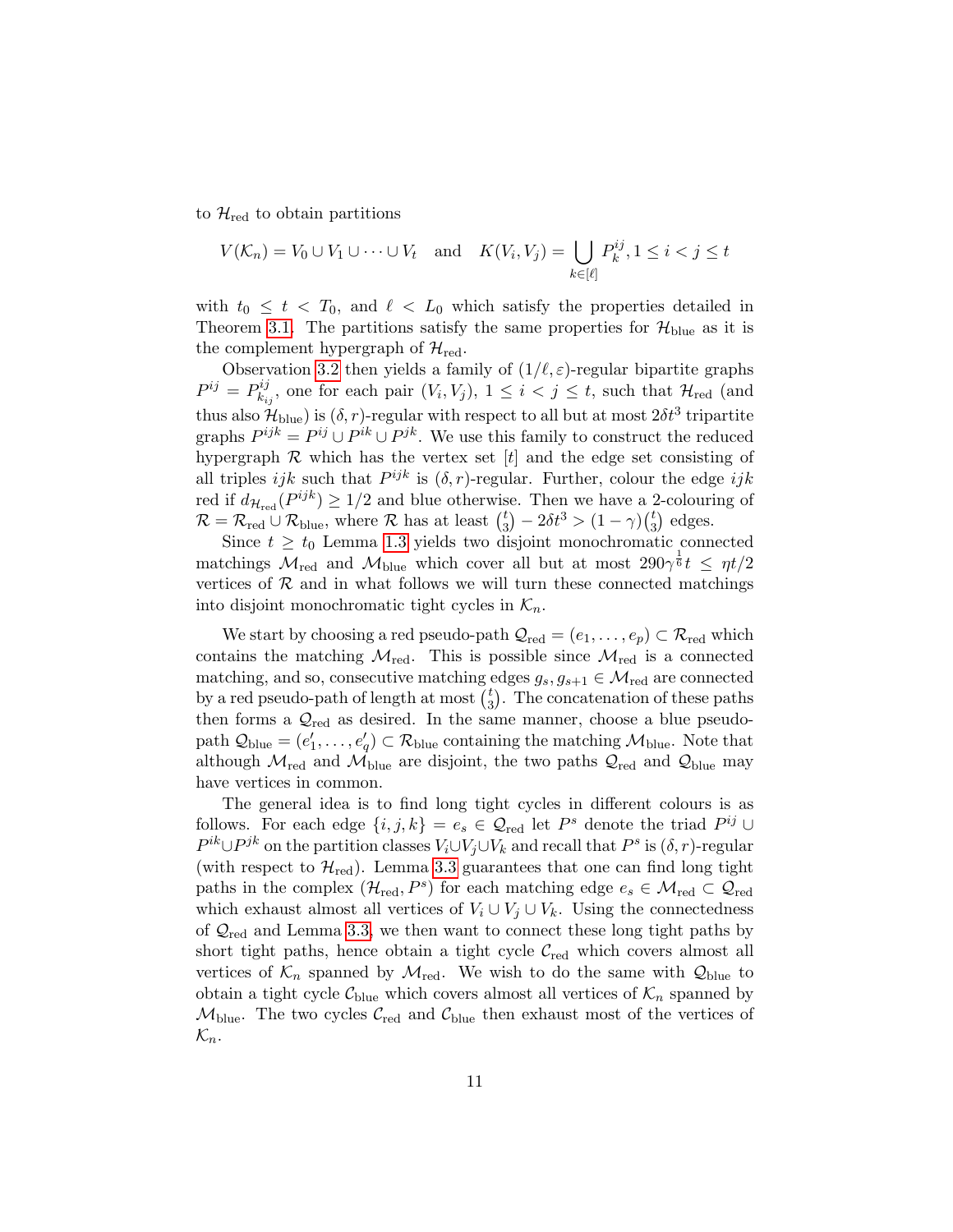To keep the two cycles disjoint, however, the strategy will be slightly less straightforward. First, we will find two disjoint short tight cycles  $\mathcal{C}'_{\text{red}}$  and  $\mathcal{C}'_{blue}$  in  $\mathcal{K}_n$  visiting all triads  $P^s$  corresponding to edges  $e_s \in \mathcal{M}_{red}$  and  $P'^s$ corresponding to  $e'_s \in M_{blue}$ , respectively. Then, for each edge  $e_s \in M_{red}$ , and each edge  $e'_{s} \in M_{blue}$ , we will replace parts of the cycles  $C'_{red}$ , and of  $\mathcal{C}'_{blue}$ , i.e., paths corresponding to  $e_s$  and  $e'_s$  by long tight paths as mentioned above. We now give the details of this idea.

For each  $s = 1, \ldots, p$ , apply Lemma [3.3](#page-9-1) to the complex  $(\mathcal{H}_{red}, P^s)$  to obtain the subgraph  $P_0^s \subset P^s$  of "prohibited" edges and let

$$
B_s = (P^s \setminus P_0^s) \cap (P^{s+1} \setminus P_0^{s+1})
$$

which is a bipartite graph on the partition classes  $V_i \cup V_j$  where  $\{i, j\} =$  $e_s \cap e_{s+1}$ . We choose mutually distinct edges  $f_s, g_s \in B_s$ ,  $s \in [p-1]$  which is possible due to the restriction on  $|P_0^s|$  provided n is sufficiently large. Using Lemma [3.3](#page-9-1) we then find a short tight cycle  $\mathcal{C}'_{\text{red}}$  by concatenating disjoint paths each of length at most 12 between  $f_1$  and  $f_2$ ,  $f_2$  and  $f_3$ ... between  $f_{p-1}$  and  $g_{p-1}$  and backwards between  $g_{p-1}$  and  $g_{p-2}$ ... and finally between  $g_1$  and  $f_1$ . Note that the lemma allows the paths to be S-avoiding for any vertex set S of size  $|S| < n'/(\log n')^2$  where n' is the size of the partition classes. Therefore, to guarantee the disjointness of the paths, we simply choose  $S$  to be the vertices of the paths constructed so far which has size at most 24p, i.e., independent of  $n' > n/2t$ . In the same way choose a short tight cycle  $C'_{blue}$  disjoint from  $C'_{red}$  by including  $V(C'_{red})$  to S in the applications of Lemma [3.3.](#page-9-1)

Let  $S' = V(C'_{red}) \cup V(C'_{blue})$  which satisfies  $|S'| < n' / (\log n')^2$ . It is easy to see that for each  $e_s \in \mathcal{M}_{\text{red}}$  there are two non-prohibited edges in  $P^s$ , connected by a subpath of  $\mathcal{C}'_{\text{red}}$  which is entirely contained in  $(\mathcal{H}_{\text{red}}, P^s)$ . Hence, by Lemma [3.3](#page-9-1) we can replace this short path by an S-avoiding path in  $(\mathcal{H}_{\text{red}}, P^s)$  which covers all but at most  $4\delta^{1/4}n'$  vertices and having any desired parity. Doing this for all  $e_s \in M_{red}$  and all  $e'_s \in M_{blue}$  and noting that  $n' \leq n/t$  we obtain two monochromatic disjoint tight cycles which cover all but at most

$$
(|\mathcal{M}_{\text{red}}| + |\mathcal{M}_{\text{blue}}|) 4\delta^{1/4} n' + (|V(\mathcal{R})| - |\mathcal{M}_{\text{red}}| + |\mathcal{M}_{\text{blue}}|) n' + |V_0|
$$
  

$$
\leq \frac{1}{4} \eta n + \frac{1}{2} \eta n + t \leq \eta n
$$

vertices of  $\mathcal{K}_n$ , and have any desired parity. This finishes the proof of the theorem.  $\Box$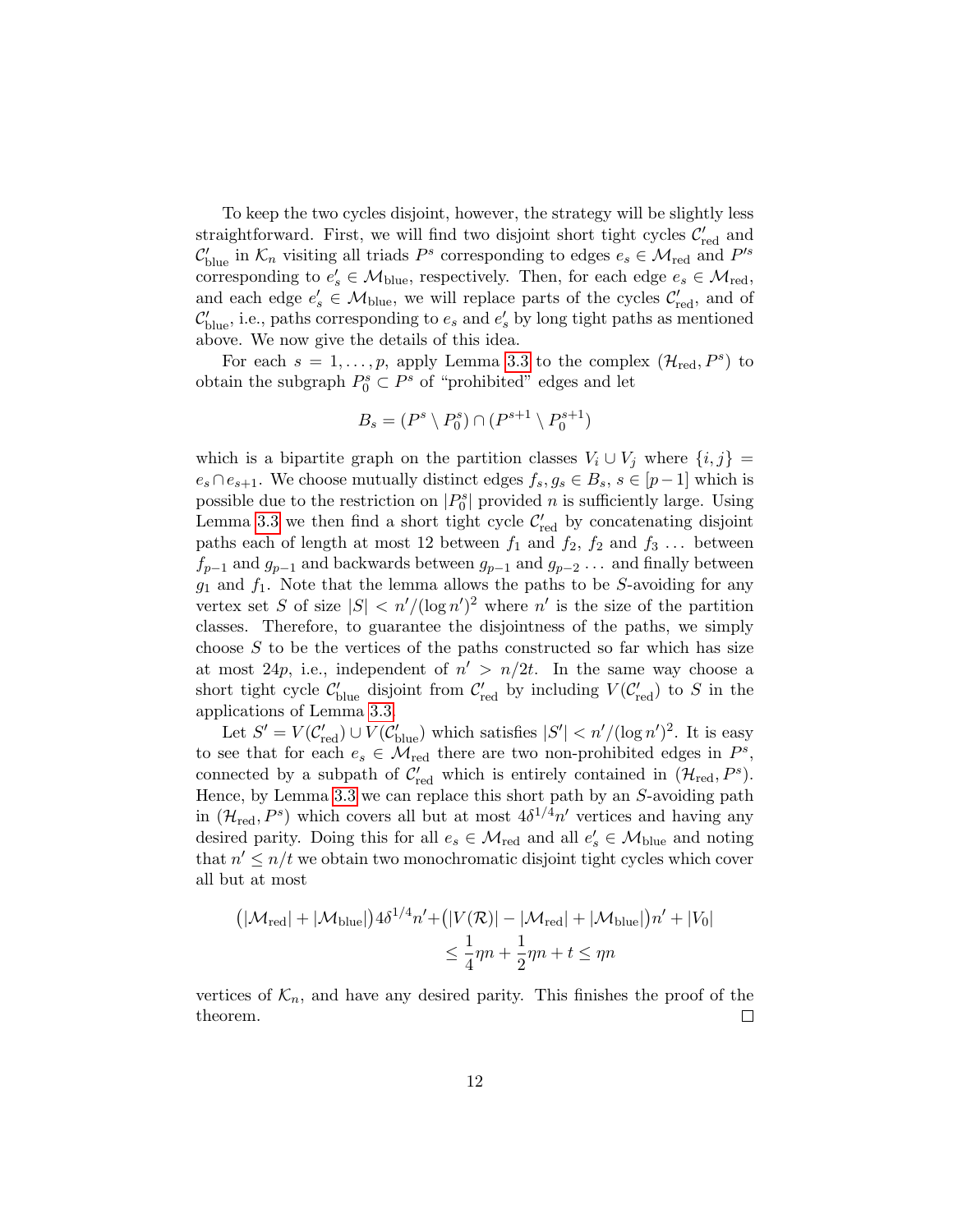## References

- <span id="page-12-3"></span>[1] Allen, P., Covering two-edge-coloured complete graphs with two disjoint monochromatic cycles, Combin. Probab. Comput., 17 (2008), 471–486.
- <span id="page-12-2"></span>[2] Ayel, J., Sur l'existence de deux cycles supplémentaires unicolores, disjoints et de couleurs différentes dans un graphe complet bicolore, Doctoral dissertation, Université scientifique et médicale de Grenoble (1979).
- <span id="page-12-4"></span>[3] Bessy, S., & Thomassé, S., Partitioning a graph into a cycle and an anticycle, a proof of Lehel's conjecture, Journal of Combinatorial Theory, Series B,  $100(2)$  (2010), 176–180.
- <span id="page-12-9"></span>[4] Frankl, P., & Rödl, V., Extremal problems on set systems, Random *Structures & Algorithms*, **20(2)** (2002), 131-164.
- <span id="page-12-0"></span>[5] Fujita, S., Liu, H. and Magnant, C., Monochromatic Structures in Edgecoloured Graphs and Hypergraphs - A survey, International Journal of Graph Theory and its Applications,  $1(1)$  (2015), 3.
- <span id="page-12-1"></span> $[6]$  Gyárfás, A., Vertex covers by monochromatic pieces - A survey of results and problems, Discrete Math., 339(7) (2016), 1970–1977.
- <span id="page-12-5"></span>[7] Gyárfás, A., Ruszinkó, M., Sárközy, G., & Szemerédi, E., An improved bound for the monochromatic cycle partition number, Journal of Combinatorial Theory, Series B,  $96$  (2006), 855–873.
- <span id="page-12-6"></span>[8] Gyárfás, A., & Sárközy, G., Monochromatic path and cycle partitions in hypergraphs, *Electron. J. Combin.*,  $20(1)$  (2013) P18.
- <span id="page-12-10"></span>[9] Hàn, H., Person, Y., & Schacht, M., On perfect matchings in uniform hypergraphs with large minimum vertex degree, SIAM Journal on Discrete Mathematics, 23(2) (2009), 732–748.
- <span id="page-12-7"></span>[10] Haxell, P., Luczak, T., Peng, Y., Rödl, V., Ruciński, A., Simonovits, M., & Skokan, J., The Ramsey number for hypergraph cycles I, Journal of Combinatorial Theory, Series A,  $113(1)$  (2006), 67-83.
- <span id="page-12-8"></span>[11] Haxell, P., Luczak, T., Peng, Y., Rödl, V., Ruciński, A., & Skokan, J., The Ramsey number for 3-uniform tight hypergraph cycles, Combinatorics, Probability and Computing,  $18(1-2)$  (2009), 165–203.